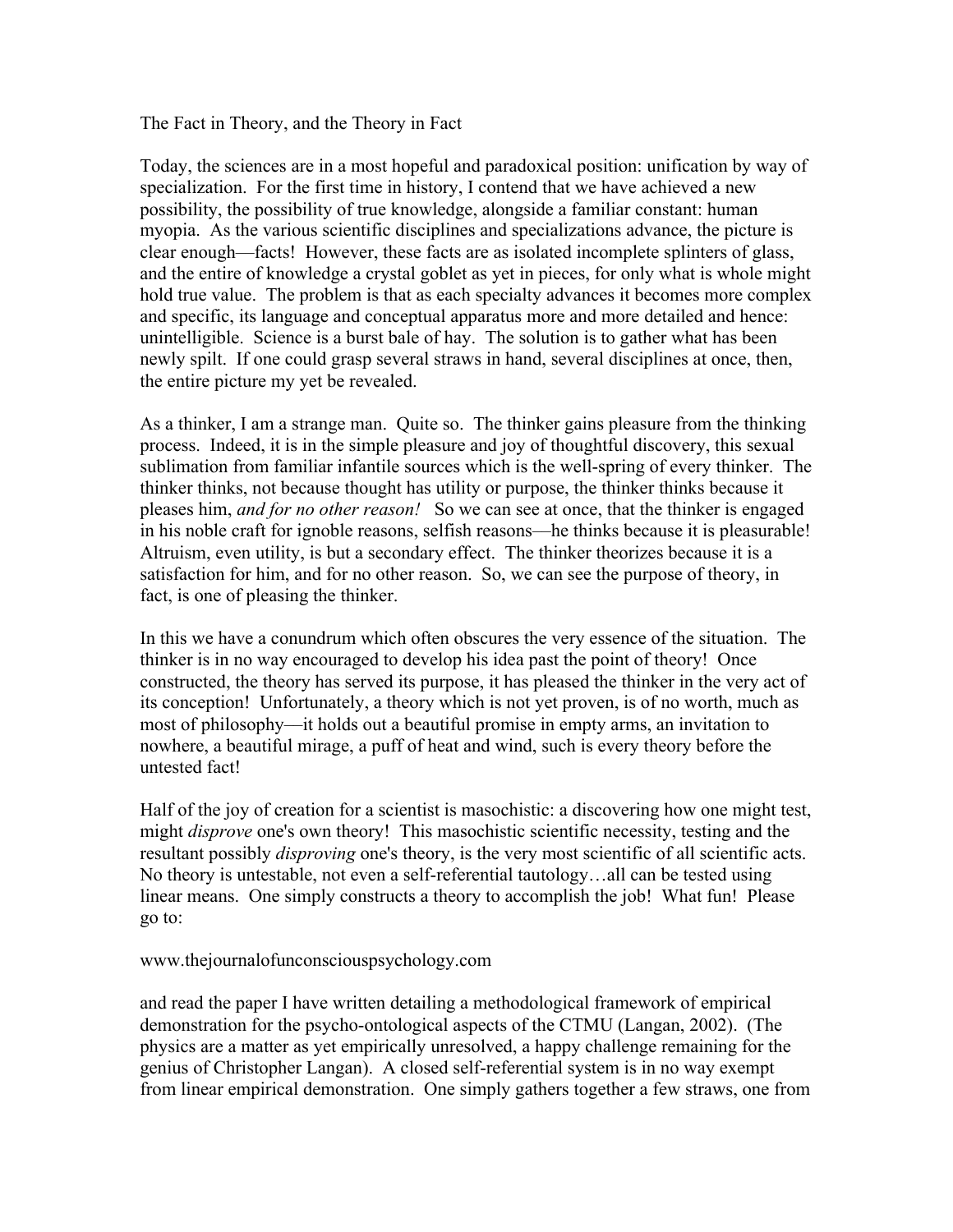physics, one from metapsychology, one from neuroscience, and the result is plain enough––happiness! Truth is happiness for those so strange as us! A piece of original theory, my most interesting original notion detailing the *physiology* behind our definition of all reality: "the system of affective assignment"––is key (Norman, 2012, 2013). I have a great many theories, theories spanning the breadth of intellectual endeavor, from Parkinsonian onset and its possible amelioration via adjustment of the dopaminergic balance in the primary sympathetic limbic neural circuitry, to the source of symbolism and therefore reality itself, to the quantitative assessment of unconscious content and processes, as well as specific methods and theories relating to creative enhancement. These theories are worthless, just as a piece of poetry or philosophy––worthless––if they are not tested, made specific and therefore become: useful. Psychology is a sort of selfdemonstration, a *working theory*, a *real way to cure illness* which can be used and demonstrated easily enough––the patient is better or they are not. The theory must yield the fact. Instrumental efficacy is the litmus test of psychology, and soon this discipline will emerge into the light, and become more than instrumental-science as the quantitative assessment of psychical processes gains ground to equal the instrumental (Norman, 2013). The challenge for a theory as ambitious and potentially fruitful as the CTMU is plain: how to make use of this beautiful thing, how to find fact in the theory, purpose in the poetry. To accomplish this, is true genius. To fail here, is to find happiness, but to fail truth. If one could accomplish it, the unification of the psychical and the physical, the outer and the inner, the aged and the future––to find the single key which unlocks all mysteries––why this is the dream of dreams! How splendid and hopeful is the day we can rise up and claim to have found a single form for all of the universe! What can't be known, what isn't understood…then? Ha! Let us rejoice at the thought!

And so I hold the question before us all, the most hopeful of questions for any scientist and thinker… *can you prove it so?* It is this challenge, this taunt which is the happy heart and proud hope shrouded beneath scientific doubt. We doubt, and hope to overcome only this. Such is the hope and hurdle, the pathway most alluring and impossible which calls out to every higher mind, a tease and a taunt, a grin and a slap which asks aloud the most worthy and rude of all questions––demands, insists we answer without delay or objection, answer the single highest, lowest, most fundamental and worthy of all scientific questions: *How do you know it?* It is this which is the point and purpose, the theory now bent twice real again, the answer found only here, in this question, a doubt spoken out, rude enough to poke our pride, a question, a test, which might yet find and *make sure,* discover the only true and worthy prize, to uncover the boast and spell out the truth, to find the real within the beautiful, to find and then reveal aloud: the fact within our theory.

References:

- Langan, C. M. (2002). The cognitive-theoretic model of the universe: A new kind of reality theory. Retrieved from: www.CTMU.net
- Norman, R. (2012). *Neuropsychological engineering and the quantitative unconscious–– The intrasystemic approach to neuropsychological functioning.*  $© 2012$ , unpublished.